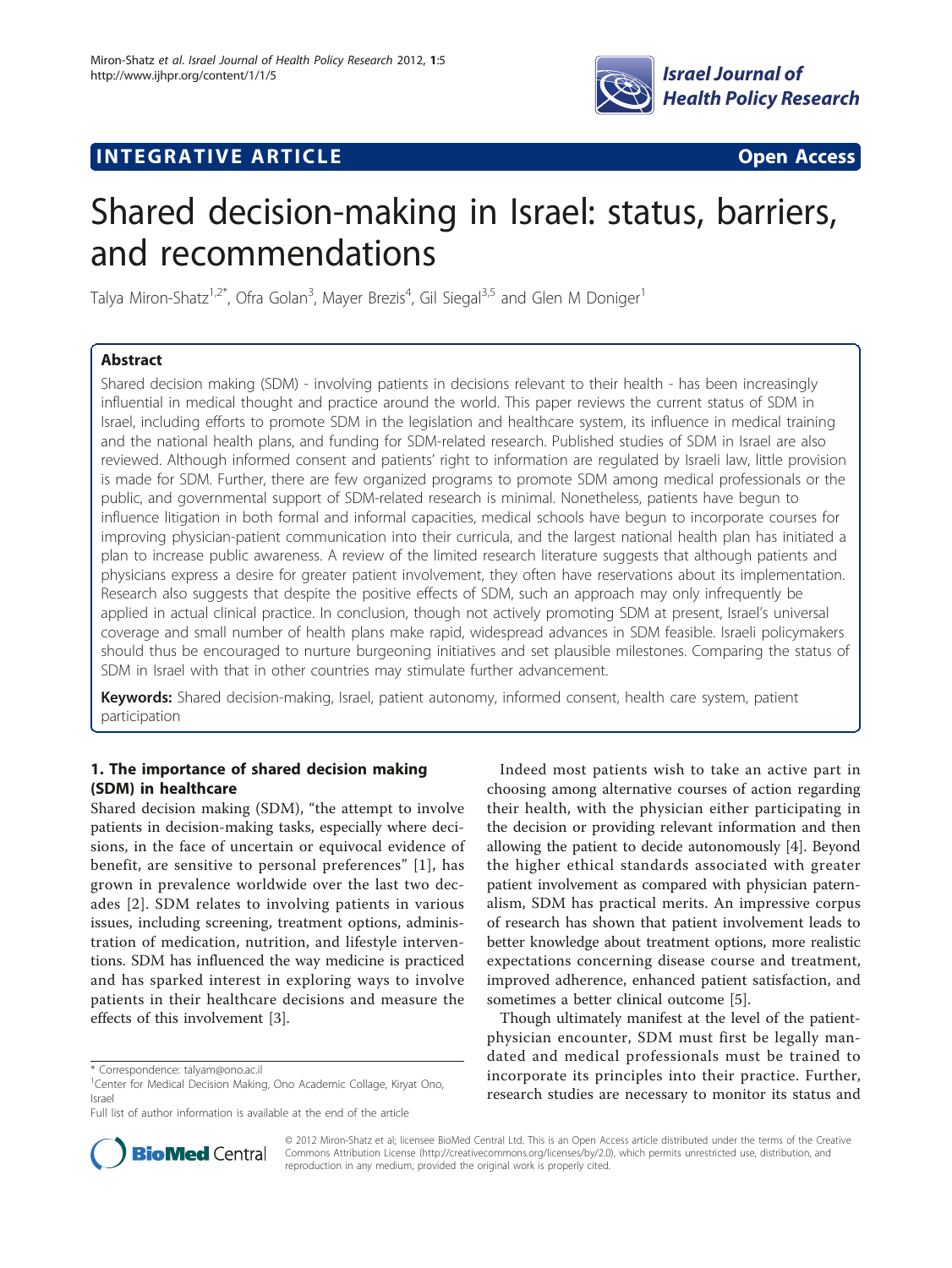drive improvement. Moreover, these activities must be supported and promoted by national health, legal, and other organizations. Some countries have allocated resources for the promotion and evaluation of SDM. In Germany, the ministry of health funded the research consortium ''Patient as partner in medical decision-making'' [\[6](#page-6-0)]. In Canada, the importance of SDM is reflected in increased funding for medical training and initiatives to incorporate patient decision aids in medical care [\[7](#page-6-0)]. In view of the growing global prevalence and interest in SDM, periodic country-specific status reports facilitate comparison both between and within countries over time. The purpose of the present review is to outline the status of SDM in Israel, a country where universal healthcare coverage and a small number of national health plans make sweeping advances in SDM feasible. Indeed we hope to generate fresh interest in furthering this important approach in Israel.

Portions of this paper (reproduced with permission) have previously been published in abridged form in a special issue of the German Journal for Evidence and Quality in Healthcare (ZEFQ) on the global status of SDM [[8\]](#page-6-0). Unlike the ZEFQ paper, the present paper makes specific recommendations and provides a more extensive treatment of the relevant topics, as well as the above background on SDM. Further, as the present paper was written for an Israeli audience, there was no need to include background on Israeli demographics, health care spending, and the health care system included in the ZEFQ paper.

# 2. Efforts to promote SDM in the Israeli legislation and healthcare system

2.1 The micro level: Patient involvement in their own care Though there is no direct, explicit mandate for SDM in Israeli law, as will be explained below, the requisite conditions are encapsulated in the Patients' Rights Law of 1996. Prior to its passage, support for SDM in Israeli legislation was limited to a clause in the national health insurance law requiring each health plan to furnish a description of its services and make them available to members upon request.

# Patients' Rights Law

The Patients' Rights Law (hereinafter "the Law") was enacted in 1996 after five private initiatives were combined to form one national proposal. The Law emphasized that patients have rights above and beyond the right to health care alone and was the product of cooperation between members of the Israeli Parliament, government offices, the Association for Civil Rights in Israel, religious and legal representatives, women's organizations and patient and professional associations. The Law defined the rights and obligations of patient-provider relationships, reflecting the shift from a paternalistic model of care to a patient-centered model emphasizing patient autonomy. The main goals of the Law were to define the rights of the patient and protect the patient's dignity and privacy. The Law included rights that were previously recognized in medical ethics and by social and legal norms (e.g., prohibition against discrimination, informed consent, patient access to medical records, privacy of medical information).

The Law relates to medical decision making as an act performed by the physician that may not be executed without the patient's consent. Thus, the Law is mainly concerned with the clinician's duty of disclosure, as required for the patient's informed consent to medical treatment. Yet, these requirements set the necessary conditions for a process of SDM. According to the Law, informed consent must be based on data about the diagnosis and prognosis, the nature of the proposed treatment, expected benefits and likelihood of success, the risks and side effects involved (including pain and discomfort) and those of alternative treatments (whether covered by national health insurance or not) or the lack of any treatment at all. These requirements are the hallmarks of a good decision process characterized by SDM [[9\]](#page-6-0). The clinician is required to "supply the patient medical information to a reasonable extent, so as to enable the patient to decide whether to agree to the treatment proposed" [[10\]](#page-6-0). Thus disclosure according to the Law, must satisfy both what most people in the patient's position would want to know (similar rulings exist in the US, Canada, Australia, and the UK [[11-14](#page-6-0)]) and the needs of the individual patient (similar rulings exist in Germany, Switzerland, and Austria [[15\]](#page-6-0)). Several interpretations of the Law suggest that this dual standard for disclosure requires a dialogue with the patient to explore her/his information needs and the extent to which s/he is interested in details about the proposed treatment and its alternatives [\[16,17\]](#page-6-0).

The Law further states that the clinician shall provide the information to the patient at the earliest stage of the treatment in a manner that maximizes the ability of the patient to understand the information and make a free and independent choice. The consent may be given verbally, in writing, or demonstrated by the patient's behavior. For certain treatments,<sup>a</sup> informed consent must be given in writing [[10\]](#page-6-0). Notably, the patient's right to refuse treatment is not absolute under the Law. If a patient is in grave danger, the clinician may refer the case to an Ethics Committee for consideration of treatment against the patient's will. In these exceptional situations, the Committee is obliged to listen to the patient and consider whether in the given circumstances, there are reasonable grounds to assume that, after receiving treatment, the patient will give his retroactive consent. The patient's right to access to medical information is similarly limited by clinical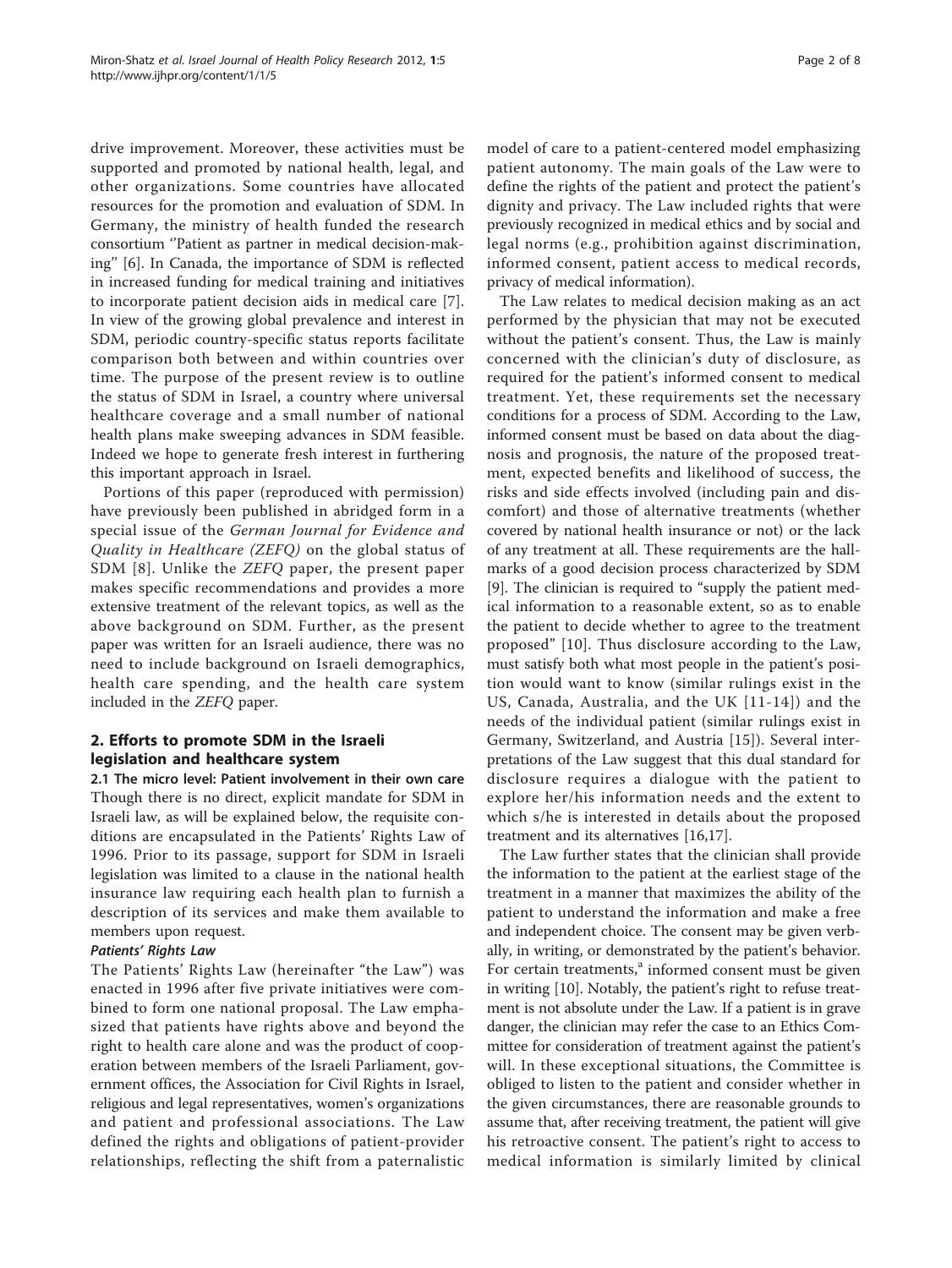privilege (i.e., the clinician may withhold medical information from the patient concerning his medical condition if doing so may be harmful or life-threatening to the patient), again following Ethics Committee approval.

Following enactment of the Law, informed consent became a central issue in malpractice litigation, particularly with regard to adequate communication of the risks associated with a particular treatment, its likelihood of success, and/or the availability of alternative treatments [[16](#page-6-0)]. In 1999 the Israeli Supreme Court handed down a landmark ruling that interference with a patient's right to autonomy is a recognized damage [\[18](#page-6-0)]. Thus a patient may be granted dignitary damages for failure to disclose information relevant to the treatment decision even when injury causation or decision causation cannot be proven.

#### The Dying Patient Act

The Dying Patient Act of 2005 (hereinafter "the Act") is consistent with SDM in stipulating that decisions concerning dying patients consider the patient's wishes in addition to the medical condition and degree of suffering. The Act requires that the patient's wishes be periodically reassessed. If the patient is competent at the time of the decision, the determination would be made in accord with the patient's wishes. If the patient is not competent, the physician is instructed to rely upon the patient's previously expressed wishes, either directly or from testimonies of close family and friends.

Autonomous patient requests for active euthanasia or physician-assisted suicide would not be honored under the Act as they are prohibited based upon religious considerations enacted into Israeli law [[19](#page-6-0)]. However, the Israeli Parliament is soon to consider a November 2010 bill that would allow the prescription of lethal drugs to a dying patient upon the patient's request [\[20](#page-6-0)]. The bill, modeled upon the Oregon Death with Dignity Act [\[21](#page-6-0)], proposes that competent patients be permitted to request the prescription of a lethal drug, provided they are diagnosed with a terminal illness expected to result in death within six months. Still, in keeping with the Act, lethal medication should not be provided immediately upon request, but only after a concerted effort to assess and ameliorate the patient's physical and mental condition [[22\]](#page-6-0).

# Recent initiatives

Israel's population is a heterogeneous mix of immigrants affiliated with three major religions (Judaism, Christianity, Islam) from many different countries, including Ukraine, Ethiopia, Morocco, and the United States. Consequently, there is a diversity of patient beliefs about the degree to which the doctor is the absolute medical authority. Moreover, securing informed consent and access to medical information and services to all Israeli citizens is a significant challenge [[23\]](#page-6-0). The Ministry of Health has pledged to address cultural and language issues associated with provision of services in its 2011- 2014 policy plan [\[24](#page-6-0)]. Specifically, the Ministry seeks to provide (a) guidance to health services providers regarding the required standard for language and cultural accessibility, (b) training to caregivers in cultural appropriateness, and (c) culturally appropriate materials on health topics, benefits, informed consent, etc. in a variety of languages.

#### 2.2 The macro level: Patient involvement in health policy

Public involvement in Israeli health policy has included a variety of formal and informal activities, programs and discussions [[25](#page-6-0)].

#### Formal involvement

Israeli citizens serve on the boards of national health plans and as members of the National Health Council, a nationally representative advisory body to the Ministry of Health [[23](#page-6-0)]. Additionally the Ministry of Health has formed ad hoc committees that include citizen and professional representation. Committees have dealt with such sensitive policy issues as care of terminally ill and dying patients, fertility and procreation, and implementation of a national electronic medical records system [[23,26](#page-6-0)]. Notably, formal bodies seldom include ordinary citizens [[23\]](#page-6-0). For example, only 6 of the 46 members of the National Health Council are non-health professionals, and of these, only two are members suggested by patient advocacy organizations [\[27\]](#page-6-0).

One prominent committee is the public committee to revise the set of health services benefits to which every Israeli citizen is legally entitled (known in Israel as 'the health basket'). As of this writing, the committee's recommendations regarding technologies to be added to the 'basket', though not legally binding, have been fully adopted. The 'basket' committee is comprised of representatives from the government, the national health plans, and the public. A 2007 government ruling calls for a 16 member committee, four of whom come from the public sector, including experts in ethics [[28\]](#page-6-0). In general, 25% of 'basket' committee members have been ordinary citizens with no medical background [[29](#page-6-0),[30](#page-6-0)].

In 2003 Israel inaugurated the "Health Parliament" to involve citizens from diverse segments of the population in a deliberative process regarding allocation of public funds for healthcare services. Approximately 130 individuals, randomly selected from all over the country, received extensive orientation to pressing health policy issues from leading experts, and then met to discuss dilemmas associated with equality in health services and prioritization of technologies for funding [[31](#page-6-0)]. Summaries of the proceedings and recommendations of the Health Parliament were presented to the Minister of Health and senior healthcare decision-makers. The initiative was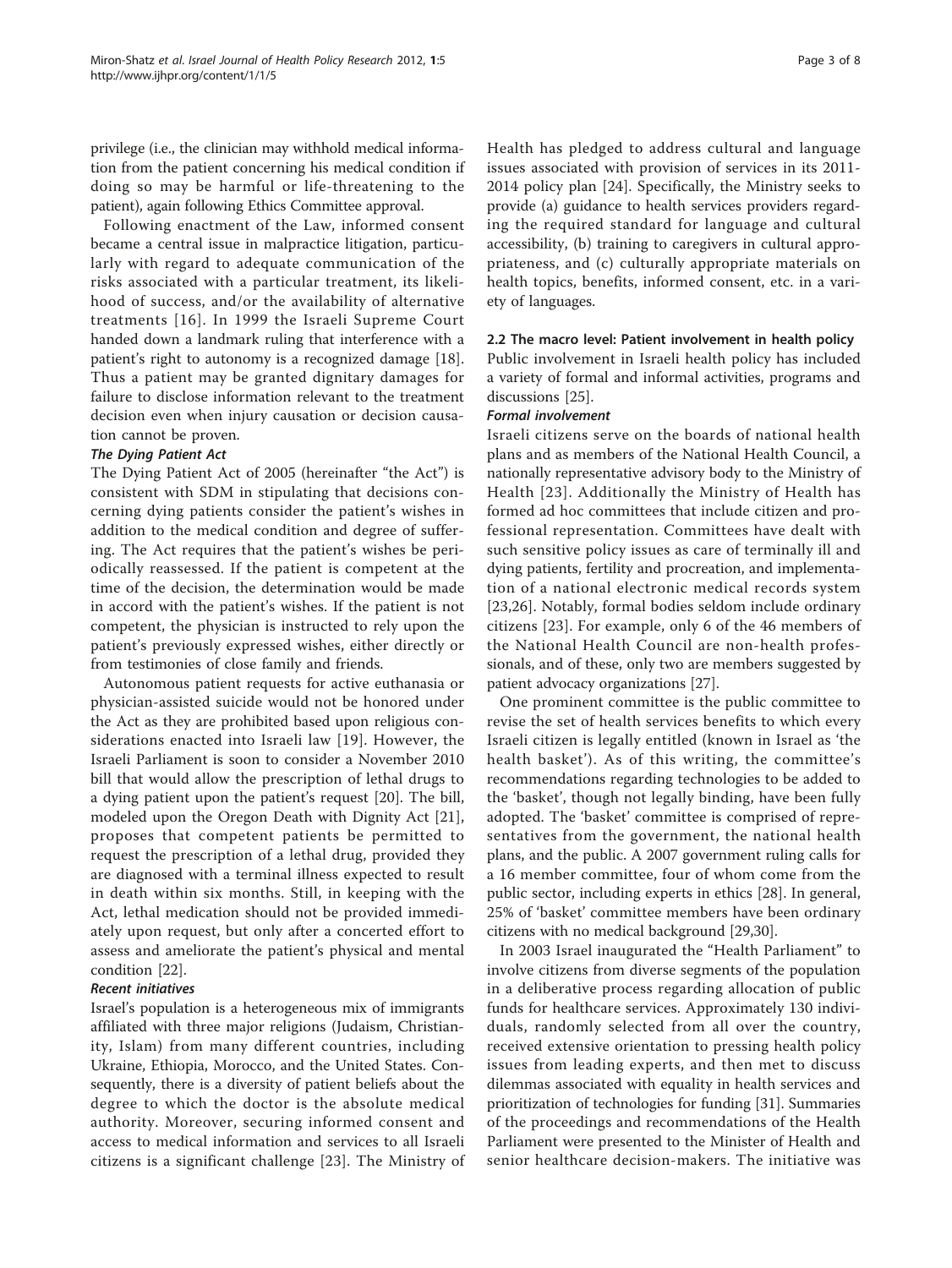discontinued the following year due to funding problems [[32](#page-6-0)].

# Informal involvement

There are approximately fifty patient advocacy groups in Israel today, some linked to specific diseases. Members appear at public legal proceedings and are involved in lobbying against government policies that conflict with patient interests. Groups may function individually or in concert with one another, as coordinated by the Israeli Health Consumers' Organization (Z.V.I.) [[25\]](#page-6-0) or by a coalition formed by the The Society for Patients' Rights in 2008.

# 3. SDM in Israeli medical training and the national health plans

The deans of all four Israeli medical schools indicated that there were no organized programs to promote SDM at their medical schools or affiliated hospitals. However, courses for improving patient-physician communication have been developed and included in the curricula of most medical schools. At Tel Aviv University, patient empowerment is taught both in formal courses on professionalism and ethics and in simulated role-playing; it is also incorporated into a new 'physician charter' adopted by the Faculty of Medicine. At the Hebrew University, the genetic counseling program offers a course on the psychological aspects of decisionmaking (developed and taught by the first author) in which future counselors learn about the difficulties in understanding and processing risk information by adopting the perspective of a counselee [\[33](#page-6-0)]. The Israel Center for Medical Simulation (MSR), a national, multimodality, interdisciplinary simulation center based at Sheba Medical Center, offers a wide range of courses designed to improve patient-physician communication skills by exposing students to simulated clinical encounters [\[34,](#page-6-0)[35\]](#page-7-0).

Key personnel affiliated with the four national health plans in Israel indicated that there were no organized programs to promote SDM among their healthcare providers. However, following a successful pilot [[36\]](#page-7-0), the largest health plan ('Clalit') inaugurated a national "Ask Me 3" program to create awareness and reinforce clear health communication, as well as emphasize the patient's role in the medical encounter [[37\]](#page-7-0). The program focuses on three questions: "What is my main problem?", "What do I need to do?", and "Why is it important for me to do this?" A recent study designed to set a baseline for later evaluation of "Ask Me 3" at a major medical center in southern Israel, revealed that 67% of female patients reported asking questions of the medical staff during their hospitalization, but only 33% of patients reported that the staff encouraged such questions [\[38\]](#page-7-0).

#### 4. Research agenda on SDM

In June 1995 the National Health Council designated the Israel National Institute for Health Policy and Health Services Research (NIHP) to oversee implementation of the national health insurance system, conduct relevant research, including surveys, and procure expert professional opinion [[39\]](#page-7-0). The number of SDM-related research studies funded by the NIHP can be taken to reflect the relative importance of SDM to the Israeli research community. Of the 396 NIHP-funded research studies between 1998 and 2010, only 3% were related to SDM. Among these were studies on such topics as engaging psychiatric patients in illness management and the effect of patient participation in improving diabetes management in primary care.

Though the number of studies on a particular topic funded by the NIHP is highly influenced by the number of proposals submitted on that topic and their quality, we believe NIHP should have a clear agenda for evaluating and promoting SDM in Israel, and allocate funds earmarked for this purpose. As a first step, we suggest that the NIHP fund a national project to characterize the status of SDM in Israel, including population data on the prevalence of SDM in clinical practice, subdivided by medical setting. Such a project would also summarize correlates of SDM (e.g., clinical outcomes), as well as barriers to its adoption (see section 6.). Subsequent projects should develop targeted approaches for promoting SDM and assess their efficacy relative to the prior baseline. One such related topic, which could serve as a demonstration project, is prenatal screening, where women are often not fully informed of the meaning of specific screening procedures [\[40](#page-7-0)]. We propose that introducing shared decision making to this area might serve to demonstrate the shift incurred in health practices (e.g., avoiding the triple serum screening when one has already decided to undergo amniocentesis), as well as in costs, when patients are invited and equipped to participate in the decision making process.

# 5. Studies of SDM in Israel

In this section, we summarize studies that have investigated SDM in Israel. These studies provide important insights into the factors surrounding sensibilities and issues related to SDM in Israel and thus serve as a context for the development of suitable and effective interventions. We conducted a literature search for relevant articles using Web of Science SCI-EXPANDED, SSCI, and A&HCI databases, EMBASE, PubMed and Google Scholar, with the search terms 'informed consent', 'patient participation' and 'shared decision making', all in conjunction with 'Israel'. We aimed to include papers published after 2000. Additionally, to facilitate a comprehensive and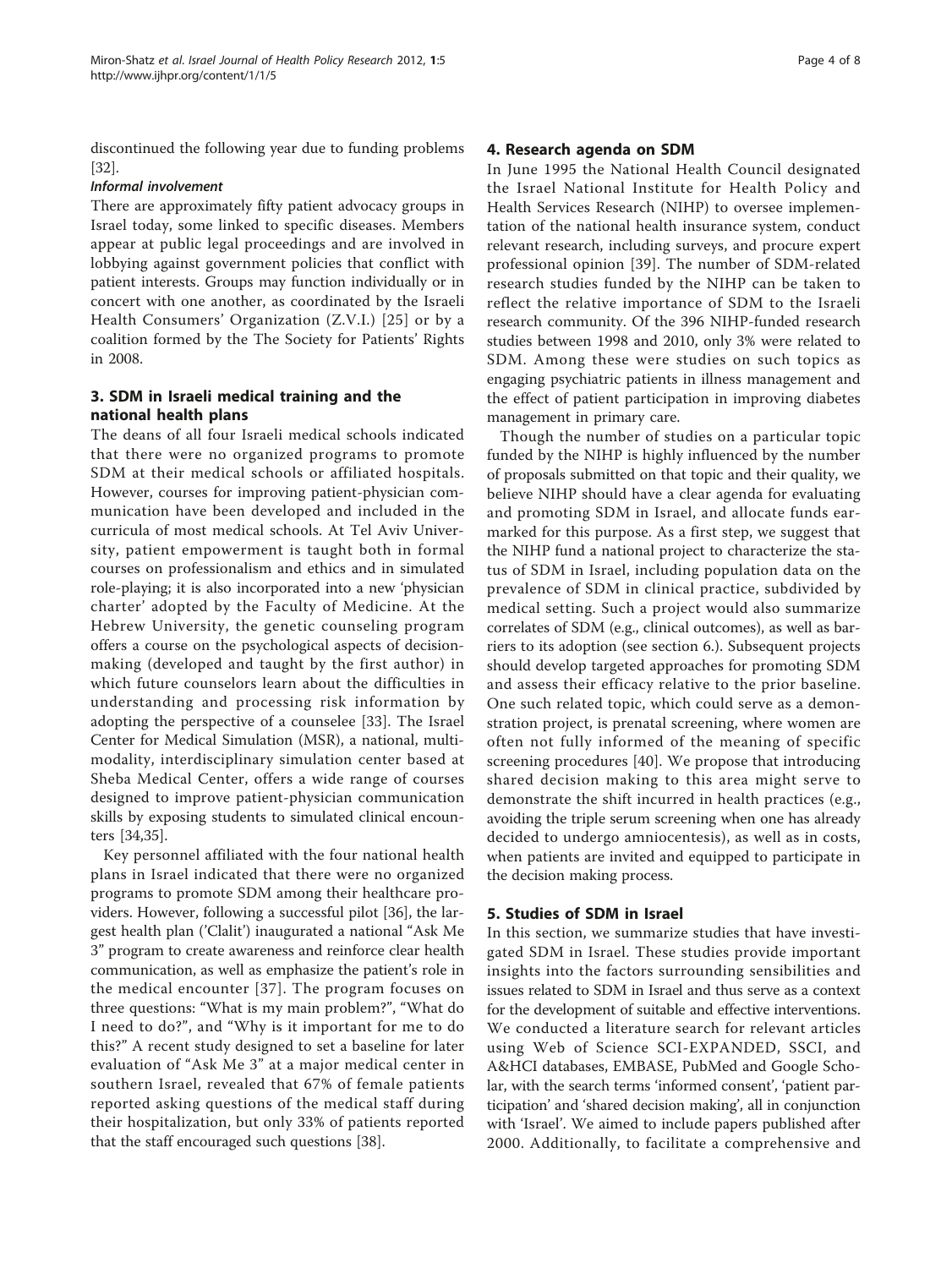current review, we queried members of the Israeli Social Sciences network, asking them to direct us to relevant works in print or in progress. Though not an exhaustive review of SDM works pertaining to Israel, we believe the following gives a good indication of the type of research being performed, as well as the major trends characterizing the Israeli zeitgeist on SDM.

#### Physician advocacy of SDM

Israeli PCPs ( $N = 141$ ) were presented with a vignette describing a hypothetical clinical encounter involving a calm and cooperative or agitated and uncooperative Alzheimer's disease patient and her caregiver [\[41\]](#page-7-0). PCPs indicated that they would question, inform, and involve the caregiver (i.e., family), more consistently than the patient, particularly when the patient was agitated. Most PCPs (89%) stated they would reach a decision with the family, 6% stated they would decide paternalistically, and less than 5% stated they would let the family decide autonomously.

SDM is greatly facilitated by the accessibility of medical information on the internet, given that it is directly available to patients. Most Israeli PCPs  $(82\%, N = 118; a$ representative sample) agreed that patient internet use indicates patient involvement and accountability for their medical care. Similarly, 59% expressed satisfaction over patients bringing materials from the internet to the consultation. Regardless, 34% of PCPs felt that the patient or family should rely solely on the physician [[42\]](#page-7-0).

#### Patient advocacy of SDM

Israeli, locally representative hospitalized and ambulatory patients ( $N = 274$ ) ranked six issues in terms of priority for improvement [\[43](#page-7-0)]. Obtaining more information from the physician and participating in decisions<sup>b</sup> was ranked most desirable, with 27% ranking it as their top priority and 13% as their second priority. Easier access to specialists or hospital services was ranked next highest, with 18% of patients ranking this top priority and 20% second priority.

Similarly, 613 Israeli hospitalized patients undergoing invasive procedures in various clinical settings were asked about the quality of their informed consent [\[44\]](#page-7-0). Though 98% of patients recalled having signed an informed consent, only 39 to 60% recalled receiving explanations about risks of procedures, and 8 to 40% remembered a discussion about alternative management options. Regardless, 80% of patients rated overall satisfaction with the decision making as good or very good, and satisfaction did not correlate with recall of information.

Additionally, 496 of the hospitalized patients and 350 Israeli ambulatory patients indicated their preference for an autonomous, paternalistic, or shared decision-making process [[44](#page-7-0)]. In both settings, approximately 60% of

patients preferred SDM, 20% autonomous decision-making, and the remainder paternalistic decision-making. $c$ 

SDM involves not only physician and patient, but also close family members who may be significantly affected by the consequences of medical decisions<sup>d</sup>. Almost all breast cancer patients interviewed 3-12 months after diagnosis (93%) felt it was important for them to autonomously make medical decisions, but a similar number felt physician (95%) and spousal (89%) concurrence with the treatment decision was important. Interestingly, most patients (88%) and spouses (82%) preferred the physician to make the final decision, possibly reflecting an aversion to the burden borne by the decision-maker, even at the cost of reduced autonomy [\[45\]](#page-7-0).

In a study investigating perceptions of patient participation in the four national health plans [[46](#page-7-0)], patients  $(N = 656, a$  nationally representative random sample) did not feel that they were part of the decision-making process in their health plans. Moreover, perception of patient participation was positively correlated with perception of health plan performance.

#### SDM in end-of-life care

In a survey on the use of life-sustaining treatments in terminal illness, physician ( $N = 339$ ) and patient (a random sample of 987 elderly Israelis) views were incongruous [[47\]](#page-7-0). Specifically, physicians would order significantly more life-sustaining treatments than patients would want or would order for themselves in the same position. These incongruities may be attributable to cultural norms underlying Israeli medical practice and may be ameliorated by promoting open communication between physicians and patients.

# SDM in actual clinical practice

A qualitative study evaluated whether strategies used by 17 pediatric gastroenterologists to inform adolescents and their families of a diagnosis of irritable bowel syndrome (IBS) and discuss treatment options could be characterized as shared or paternalistic [\[48](#page-7-0)]. When interviewed, physicians independently included SDM principles in describing their routine practice. However, observation of the clinical encounters revealed that physicians used tactics to persuade patients to agree with their preferred treatment choice that ultimately reduced patient-physician trust and resulted in low compliance.

Additional evidence for the lack of SDM in actual clinical practice comes from an analysis of 291 videotaped encounters with Israeli PCPs and found that 21% of conflicts related to rationing of health care resources [[49](#page-7-0)]. PCPs most commonly dealt with resource rationing by accepting the situation and withholding alternative treatment options within (appealing rules) or outside of the national health insurance system from their patients.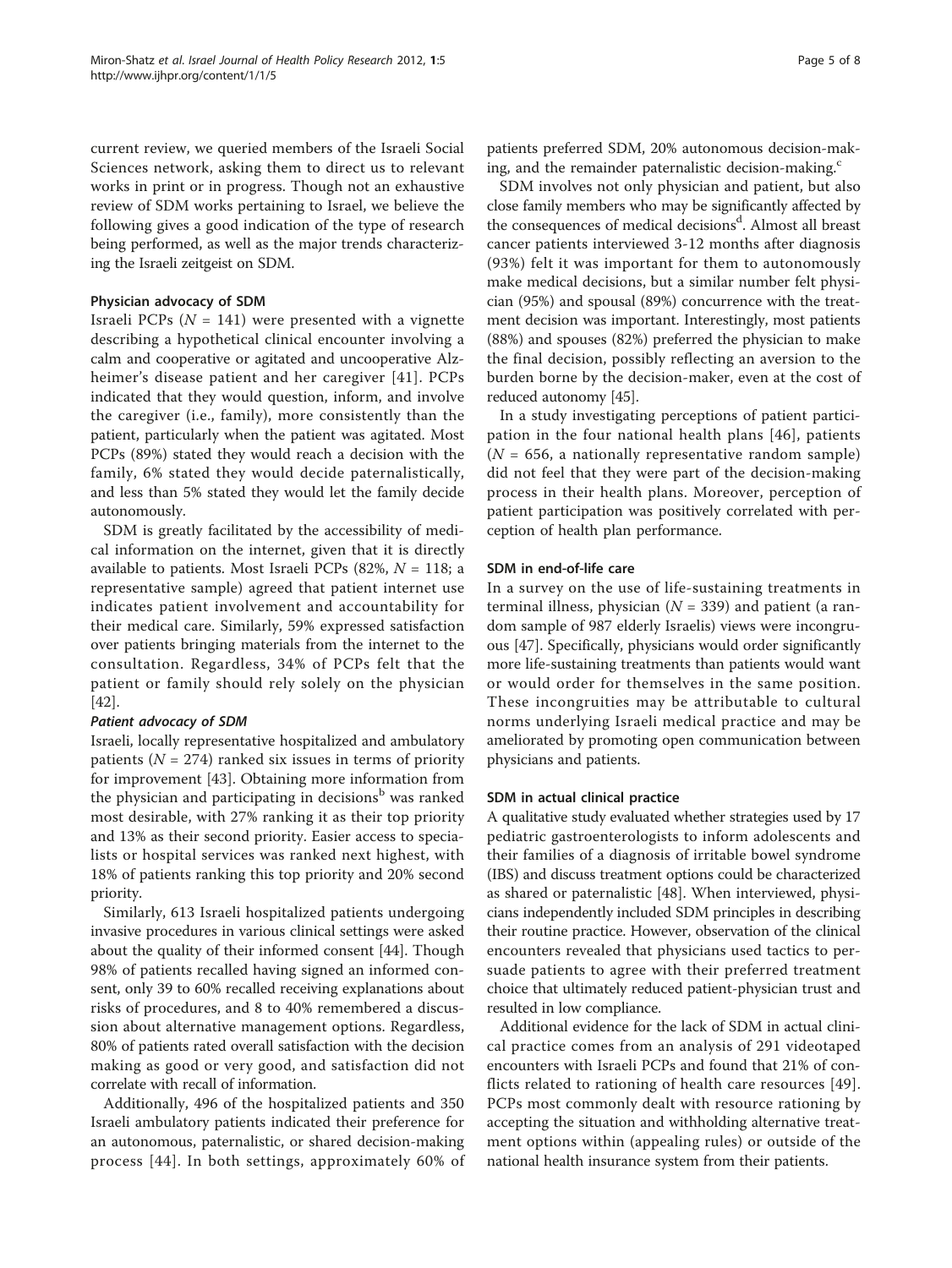#### Initiatives to promote SDM

PANDEX is a web-based application incorporating decision-analytic methods to assist patients and care providers to reach optimal deliberative decisions [[50\]](#page-7-0). In a pre-clinical feasibility study, Israeli genetic consultants were presented with scenarios of women who had come for genetic consultation, and with PANDEX recommendations for each scenario. Consultants tended to agree with the strategies recommended by PANDEX and acknowledged its capability to provide important insight and serve as a useful tool for patients prior to their meeting with the genetic consultant. Nevertheless, consultants expressed reservations about the integration of a PANDEX-like decision support system in medical care, apparently reflecting their view that consultants play an essential role in both explaining genetic information and facilitating the decision making process.

Recent applications of PANDEX in the prenatal context find that though PANDEX recommended no more than two tests per patient, most patients actually underwent nearly all six of the available tests, and that the PANDEX recommendation was highly influenced by test order [\[40\]](#page-7-0). Thus, PANDEX should not serve as the decision-maker, but rather its recommendations should stimulate patient-physician dialogue.

#### 6. Barriers to Adoption of SDM

In this section we describe potential barriers to widespread adoption of SDM in Israel. One such barrier is patient and physician ambivalence. As above, although patients indicate a desire for increased involvement, they appear happy with their care and defer difficult decisions to the physician. Similarly, physicians express support for SDM, but often withhold information from patients or apply persuasion tactics so that patients choose the physician's preferred course of action. We believe that this ambivalence, whereby patients and physicians agree with SDM in principle, but are reluctant to incorporate it in practice, represents a significant barrier to the adoption of SDM.

Physician ambivalence may be rooted in another important barrier: lack of formal coursework on SDM in medical education. As a consequence, physicians are untrained in engaging in SDM (even if they desire to do so) and may adopt views inconsistent with SDM. For example, current medical education emphasizes a need for certainty that later compromises the physician's ability to communicate the relative merits of treatment options to patients [\[51-53](#page-7-0)]. Also, physicians may avoid disclosure based upon a perception of informed consent as a legal burden. Finally, physicians may interpret the lack of formal coursework as an indication that the medical establishment does not advocate SDM in medical practice.

Another potential barrier pertains to 'collective statistical illiteracy' among physicians and patients [[51\]](#page-7-0). Indeed many physicians are not proficient in interpreting risk and benefit information and will consequently be ill-equipped to explain such information to patients. Patients, as well, are typically not proficient in interpreting such statistics, exacerbating their natural tendency toward reticence in the clinical encounter [[54](#page-7-0)]. Thus rather than discuss information they do not understand, physicians and patients may tend to avoid the type of risk/benefit discourse that characterizes SDM. Moreover, lack of statistical comprehension may lead to a construal of the patient's role as passive rather than informed and participatory [[32\]](#page-6-0).

Critically, as indicated above, a nationally-funded population-based study is necessary to firmly evaluate the presence or absence of these barriers in actual clinical practice. Follow-up studies may then systematically evaluate the efficacy of interventions to overcome them. This data can then be used to encourage medical schools and health plans to implement these interventions through such channels as the National Health Council and informal patient advocacy groups.

#### 7. Conclusions and policy implications

Indeed, burgeoning initiatives to promote SDM in medical training and practice reflect a growing interest in patient involvement. Only by nurturing these initiatives and with continued support for SDM at multiple levels can efforts to promote SDM be advanced, ultimately resulting in a greater role for citizens in their healthcare and health outcomes. Such advances may serve as a model for furthering SDM in other countries, particularly those with similar national healthcare systems.

This review indicates that Israel possesses the requisite legislative and research infrastructure to facilitate informed patients who are active participants in decisions pertaining to their health: Israel's universal coverage and small number of health plans make rapid, widespread advances in SDM feasible. It is our hope that this review will empower and encourage patient advocacy groups and ultimately policymakers in Israel to advance SDM, aiding them in devising a viable plan with plausibly attainable milestones. Policymakers should focus on funding a population-based project to characterize the status of SDM in Israel, in tandem with engaging and mobilizing medical schools, the national health plans, and practitioners to facilitate the process. Annual audits of the Ministry of Health may be used to track progress.

#### Acknowledgements

The authors acknowledge the support of Ono Academic College. We also appreciate the keen insights of Dr. Amitai Ziv, and helpful input from the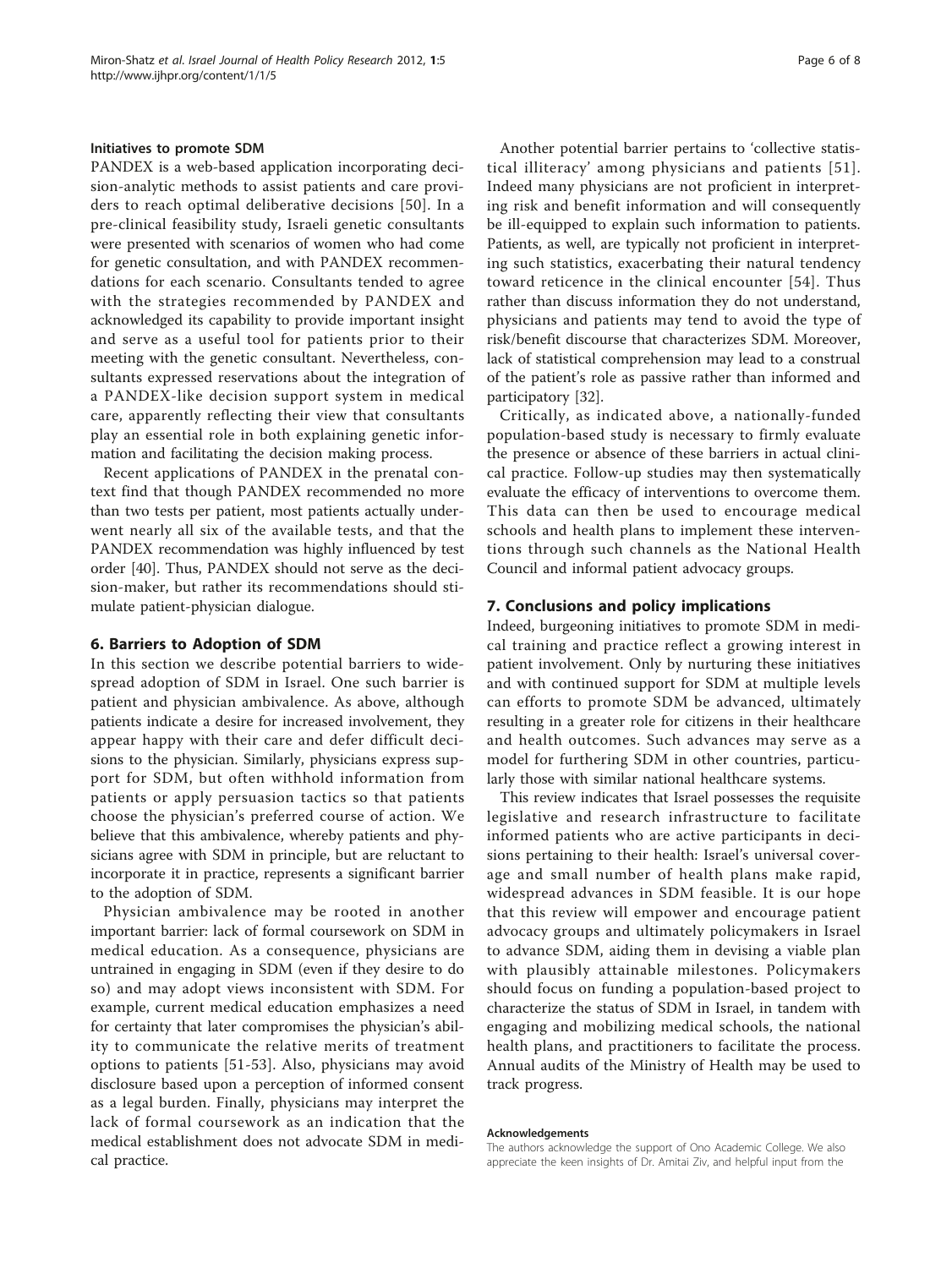<span id="page-6-0"></span>editor, Dr. Bruce Rosen, as well as from Dr. Odette Wegwarth, and anonymous reviewers.

#### Endnotes

aSurgery, other than minor surgery; blood vessel catheterization; dialysis; radiotherapy; in-vitro fertilization; chemotherapy for malignancies. <sup>b</sup>As participants rated additional information and greater involvement in decision-making as a single item [\[43\]](#page-7-0), patient preferences for improvement in each of these aspects separately cannot be determined. <sup>c</sup>These findings are in agreement with those of a study in European patients, of whom 51% favored SDM, 23% autonomous, and the remainder paternalistic decisionmaking [4]. <sup>d</sup>Though Israeli law (as in the UK) requires only that the physician involve the patient; no provision is made for close family [[55](#page-7-0)].

#### Author details

<sup>1</sup>Center for Medical Decision Making, Ono Academic Collage, Kiryat Ono, Israel. <sup>2</sup>Wharton School of Business, University of Pennsylvania, Philadelphia, PA, USA. <sup>3</sup>The Unit for Genetic Policy and Bioethics, Gertner Institute for Epidemiology and Health Policy Research, Tel Hashomer, Israel. <sup>4</sup>Center for Clinical Quality and Safety, Hadassah Hebrew University Medical Center, Jerusalem, Israel. <sup>5</sup>Center for Health Law, Bioethics and Health Policy, Ono Academic College, Kiryat Ono, Israel.

#### Authors' contributions

TMS conceived of the review, helped search the literature, and contributed to the writing and organization of the manuscript. GMD searched the literature and was primarily responsible for the writing and organization of the manuscript. OG contributed information on the legal aspects of SDM. MB collected and contributed information on SDM in Israeli medical schools and the national health plans. GS investigated and contributed information on research funding for SDM. All of the authors have read and approved the final draft.

#### Authors' information

TMS, formerly a researcher at Princeton University, is the founding director of the Center for Medical Decision Making, Ono Academic College, and holds an adjunct position at Wharton School of Business, University of Pennsylvania. OG is a senior researcher at the Unit for Genetic Policy and Bioethics, Gertner Institute for Epidemiology and Health Policy Research and author of the book Informed Consent to Medical Treatment - The Duty of Disclosure in View of the Patient's Best Interests (Perlstein-Ginosar Law Books LTD, 2008) [Hebrew]. MB is the director of the Center of Clinical Quality & Safety, Hadassah Hebrew University Medical Center. GS is the director of the Center for Health Law, Bioethics and Health Policy, Ono Academic College, a senior researcher at the Unit for Genetic Policy and Bioethics, Gertner Institute for Epidemiology and Health Policy Research, and a professor of Law with the University of Virginia. GMD is researcher at the Center for Medical Decision Making, Ono Academic College.

#### Competing interests

The authors declare that they have no competing interests.

Received: 23 February 2011 Accepted: 30 January 2012 Published: 30 January 2012

#### References

- Elwyn G, Elwyn B, Miron-Shatz T: Measuring 'decision quality': irresolvable difficulties and an alternative proposal. In Shared Decision-Making in Health Care: Achieving Evidence-Based Patient Choice.. 2 edition. Edited by: Edwards A, Elwyn G. Oxford: Oxford University Press; 2009:143-150.
- 2. Loh A, Harter M: Shared decision-making in diverse healthcare systems translating research and health policy into practice. ZaeFQ 2007, 101:203-204.
- 3. Elwyn G, Edwards A, Kinnersley P, Grol R: [Shared decision making and the](http://www.ncbi.nlm.nih.gov/pubmed/11141876?dopt=Abstract) [concept of equipoise: defining the competences of involving patients in](http://www.ncbi.nlm.nih.gov/pubmed/11141876?dopt=Abstract) [healthcare choices.](http://www.ncbi.nlm.nih.gov/pubmed/11141876?dopt=Abstract) Br J Gen Pract 2000, 50:892-899.
- 4. In The European Patient of the Future. Edited by: Coulter A, Magee H. Maidenhead, PA: Open University Press; 2003:.
- 5. O'Connor AM, Bennett CL, Stacey D, Barry M, Col NF, Eden KB, Entwistle VA, Fiset V, Holmes-Rovner M, Khangura S, Llewellyn-Thomas H, Rovner D:

[Decision aids for people facing health treatment or screening decisions.](http://www.ncbi.nlm.nih.gov/pubmed/19588325?dopt=Abstract) Cochrane Database Syst Rev 2009, 3:CD001431.

- 6. Loh A, Simon D, Bieber C, Eich W, Harter M: [Patient and citizen](http://www.ncbi.nlm.nih.gov/pubmed/17601177?dopt=Abstract) [participation in German health care - current state and future](http://www.ncbi.nlm.nih.gov/pubmed/17601177?dopt=Abstract) [perspectives.](http://www.ncbi.nlm.nih.gov/pubmed/17601177?dopt=Abstract) Z Arztl Fortbild Qualitatssich 2007, 101:229-235.
- 7. Legare F, Stacey D, Forest PG: [Shared decision-making in Canada: update,](http://www.ncbi.nlm.nih.gov/pubmed/17601175?dopt=Abstract) [challenges and where next!](http://www.ncbi.nlm.nih.gov/pubmed/17601175?dopt=Abstract) Z Arztl Fortbild Qualitatssich 2007, 101:213-221.
- Miron-Shatz T, Golan O, Brezis M, Siegal G, Doniger GM: [The status of](http://www.ncbi.nlm.nih.gov/pubmed/21620320?dopt=Abstract) [shared decision making and citizen participation in Israeli medicine.](http://www.ncbi.nlm.nih.gov/pubmed/21620320?dopt=Abstract) Z Evid Fortbild Qual Gesundhwes 2011, 105:271-276.
- 9. Elwyn G, Miron-Shatz T: [Deliberation before determination: the](http://www.ncbi.nlm.nih.gov/pubmed/19740089?dopt=Abstract) [definition and evaluation of good decision making.](http://www.ncbi.nlm.nih.gov/pubmed/19740089?dopt=Abstract) Health Expect 2010, 13:139-147.
- 10. Israel: Patient's Rights Act. 1996 [[http://www.thewaml.com/site/detail/](http://www.thewaml.com/site/detail/detail/detailDetail.asp?detail_id=1116723) [detail/detailDetail.asp?detail\\_id=1116723](http://www.thewaml.com/site/detail/detail/detailDetail.asp?detail_id=1116723)].
- 11. Canterbury v Spence , 464 F.2d 772 (D.C. Cir. 1972).
- 12. Reibl v Hughes 1980, 2 S.C.R. 880.
- 13. Rogers v Whitaker 1992, 67 A.L.J.R. 52.
- 14. Skene L, Smallwood R: [Informed consent: lessons from Australia.](http://www.ncbi.nlm.nih.gov/pubmed/11777808?dopt=Abstract) BMJ 2002, 324:39-41.
- 15. Geisen D: International Medical Malpractice Law: A Comparative Law Study of Civil Responsibility Arising from Medical Care Tubingen: J.C.B. Mohr (Paul Siebeck); Dordrecht, Boston, and London: Nijhoff; 1988.
- 16. Golan OG: Informed Consent to Medical Treatment The Duty of Disclosure in View of the Patient's Best Interests Tel Aviv, Israel: Perlstein-Ginosar; 2008, [Hebrew].
- 17. Karako-Eyal N: The Doctrine of Informed Consent in the Patients' Rights Law Srigim-Lion, Israel: Nevo; 2008, [Hebrew].
- 18. Ali Daaka v Carmel Hosp 1999, 53(4):526, CA 2781/93 Haifa IsrSC.
- 19. Steinberg A, Sprung CL: [The Dying Patient Act, 2005: Israeli innovative](http://www.ncbi.nlm.nih.gov/pubmed/17710789?dopt=Abstract) [legislation.](http://www.ncbi.nlm.nih.gov/pubmed/17710789?dopt=Abstract) Isr Med Assoc J 2007, 9:550-552.
- 20. Doctor's Prescription for Death Proposed Amendment to the Dying Patient Act, P/18/2733. 2010 [[http://www.knesset.gov.il/privatelaw/data/](http://www.knesset.gov.il/privatelaw/data/18/2733.rtf) [18/2733.rtf\]](http://www.knesset.gov.il/privatelaw/data/18/2733.rtf), [Hebrew].
- 21. The Oregon Death with Dignity Act. ORS 127.800-995. [[http://www.leg.](http://www.leg.state.or.us/ors/127.html) [state.or.us/ors/127.html](http://www.leg.state.or.us/ors/127.html)].
- 22. Cohen-Almagor R: [Fatal choices and flawed decisions at the end of life:](http://www.ncbi.nlm.nih.gov/pubmed/22019541?dopt=Abstract) [lessons from Israel.](http://www.ncbi.nlm.nih.gov/pubmed/22019541?dopt=Abstract) Perspect Biol Med 2011, 54:578-94.
- 23. Rosen B, Samuel H: Israel: Health system review. In Health Syst Transit Edited by: Merkur S 2009, 11:1-226[\[http://test.cp.euro.who.int/document/](http://test.cp.euro.who.int/document/e92608.pdf) [e92608.pdf\]](http://test.cp.euro.who.int/document/e92608.pdf).
- 24. The Essentials of the Health Policy Plan Overall Objectives for 2011- 2014. , [Hebrew].
- 25. Chinitz D: [Regulated competition and citizen participation: lessons from](http://www.ncbi.nlm.nih.gov/pubmed/11281916?dopt=Abstract) [Israel.](http://www.ncbi.nlm.nih.gov/pubmed/11281916?dopt=Abstract) Health Expect 2000, 3:90-96.
- 26. Even D: Israel pioneering fertility treatments, but not legally. Haaretz 2010 [\[http://www.haaretz.com/print-edition/news/israel-pioneering-fertility](http://www.haaretz.com/print-edition/news/israel-pioneering-fertility-treatments-but-not-legally-1.261260)[treatments-but-not-legally-1.261260\]](http://www.haaretz.com/print-edition/news/israel-pioneering-fertility-treatments-but-not-legally-1.261260).
- 27. National Health Insurance Act, 1994. , [Hebrew].
- 28. Procedure for Updating the Health Services Basket. 2010, [Hebrew].
- 29. Shani S, Siebzehner MI, Luxenburg O, Shemer J: [Setting priorities for the](http://www.ncbi.nlm.nih.gov/pubmed/11154787?dopt=Abstract) [adoption of health technologies on a national level](http://www.ncbi.nlm.nih.gov/pubmed/11154787?dopt=Abstract) – the Israeli [experience.](http://www.ncbi.nlm.nih.gov/pubmed/11154787?dopt=Abstract) Health Policy 2000, 54:169-185.
- 30. Seidman GI: [Regulating life and death: the case of Israel](http://www.ncbi.nlm.nih.gov/pubmed/17405243?dopt=Abstract)'s "Health Basket" [Committee.](http://www.ncbi.nlm.nih.gov/pubmed/17405243?dopt=Abstract) J Contemp Health Law Policy 2006, 23:9-63.
- 31. Shalev C, Tal O, Kaplan G, Bin-Nun G, Abulafia A, Guttman N, Lev B: The "Health Parliament": involving the public in health dilemmas. Proc One HTA Health Technol Assess Int Meet 1st 2004 Krakow Pol 2004, 1:270.
- 32. Guttman N, Shalev C, Kaplan G, Abulafia A, Bin-Nun G, Goffer R, Ben-Moshe R, Tal O, Shani M, Lev B: [What should be given a priority - costly](http://www.ncbi.nlm.nih.gov/pubmed/18429997?dopt=Abstract) [medications for relatively few people or inexpensive ones for many?](http://www.ncbi.nlm.nih.gov/pubmed/18429997?dopt=Abstract) [The Health Parliament public consultation initiative in Israel.](http://www.ncbi.nlm.nih.gov/pubmed/18429997?dopt=Abstract) Health Expect 2008, 11:177-188.
- 33. Miron-Shatz T, Bowen B, Diefenbach M, Goldacre B, Mühlhauser I, Smith RSW, Wegwarth O: Barriers to health information and building solutions. In Better Doctors, Better Patients, Better Decisions: Envisioning Healthcare 2020. Edited by: Gigerenzer G, Gray JAM. Cambridge: MIT Press; 2011:191-212, Strüngmann Forum Report, vol. 6.].
- 34. Israel Center for Medical Simulation (MSR). [[http://www.msr.org.il/e/\]](http://www.msr.org.il/e/).